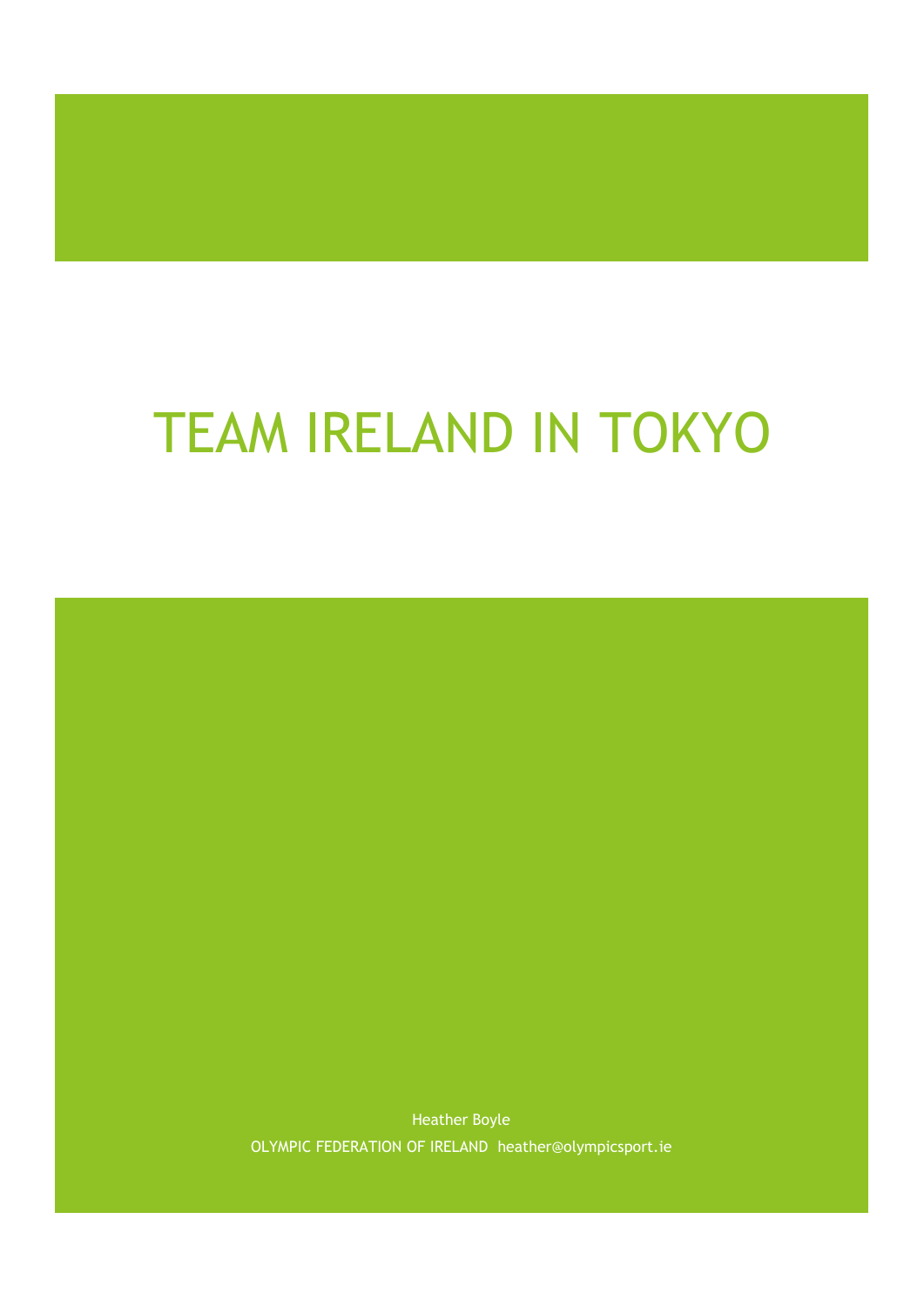# CONTENTS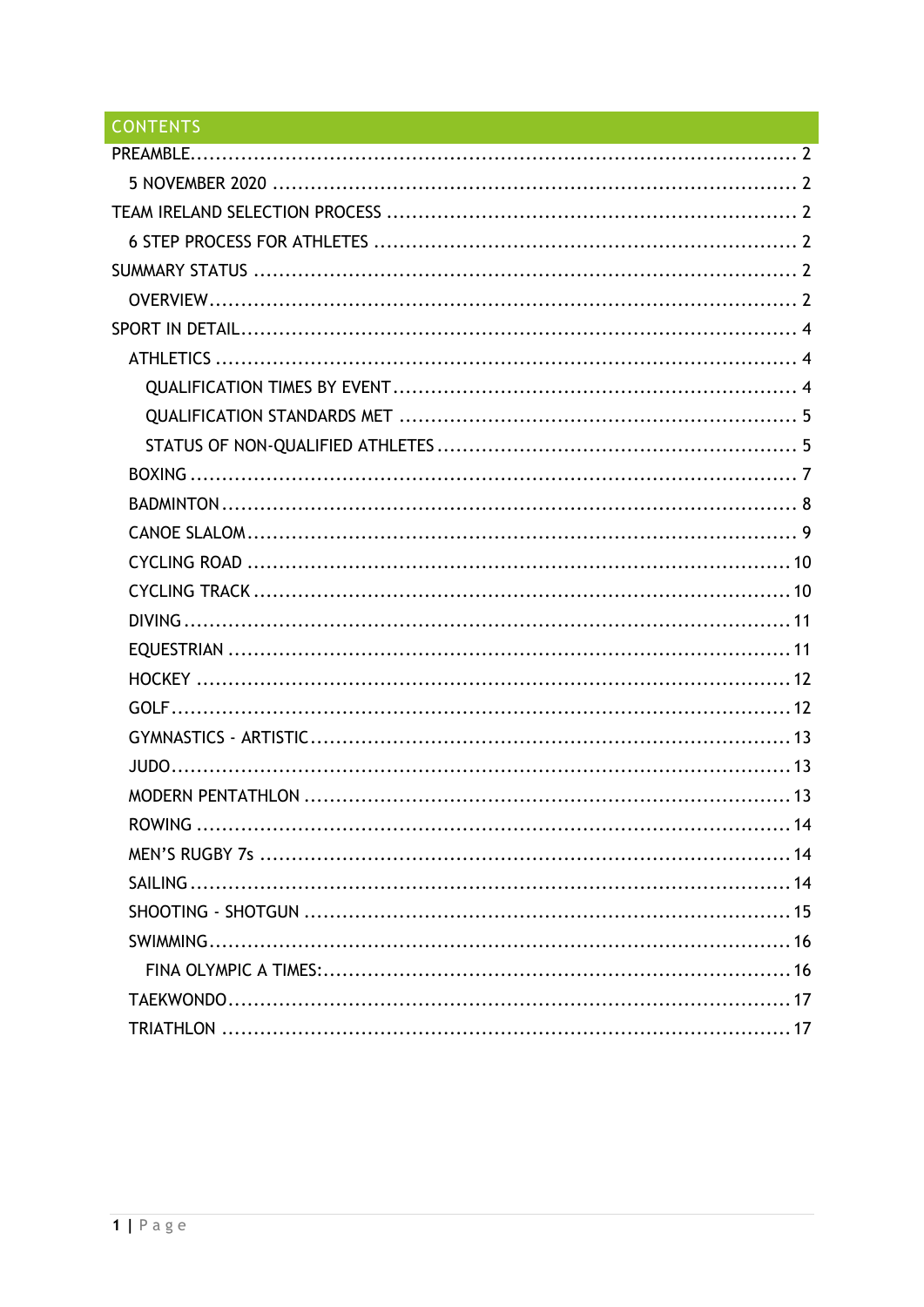# QUALIFICATION STATUS: TOKYO 2021

# <span id="page-2-0"></span>PREAMBLE

#### <span id="page-2-1"></span>5 NOVEMBER 2020

This document is intended to provide guidance for planning and research only and provides ongoing updates and information on the qualification status of Team Ireland athletes aiming for Tokyo 2020, following the postponement of the Olympic Games in 2020.

# <span id="page-2-2"></span>TEAM IRELAND SELECTION PROCESS

# <span id="page-2-3"></span>6 STEP PROCESS FOR ATHLETES

Below is the process involved in officially selecting athletes for Team Ireland.

- 1. The sport or athlete meets qualifying standard set out by IOC
- 2. The sport or athlete meets qualifying standard set out by the National Federation (NF)
- 3. The National Federation nominates athletes for participation in the Olympic Games
- 4. The OFI selects athletes based on review of the nominations by National Federations
- 5. The athletes are informed on their selection
- 6. The OFI announces the team in stages

# <span id="page-2-4"></span>SUMMARY STATUS

The qualification process started in 2018 and continues to July 2021 for some sports. In many sports qualification of a spot does not guarantee automatic selection of the athlete who qualified the spot. Only one athlete has been officially selected (Liam Jegou – Canoe Slalom C1). All qualified spots pre-Covid19 apply, and rankings have been frozen in most sports, with qualification events rescheduled.

#### <span id="page-2-5"></span>**OVERVIEW**

#### **52 athletes qualified to date – 55 ATHLETE SPOTS – 9 HORSES**

To date IOC qualification standards/quotas have been met by 52 Irish athletes in the following:

| Athletics (7)           | Race Walkers - 2 (qualification times achieved by: Brendan Boyce<br>50km, Alex White 20km)<br>Marathon - 4 (qualification times achieved by: Fionnuala McCormack,<br>Paul Pollock, Stephen Scullion, Kevin Seaward)<br>Track & Field - 1 (Ciara Mageean 1500m)<br>Note that until the date for achieving times has passed, nobody will be |
|-------------------------|-------------------------------------------------------------------------------------------------------------------------------------------------------------------------------------------------------------------------------------------------------------------------------------------------------------------------------------------|
|                         | nominated for spots. This specifically applies to the marathon where a<br>maximum of three athletes can compete for one nation - so in this<br>case if more than 3 athletes in each category achieve the qualifying<br>standard, then the NF selection comes into play.                                                                   |
| Boxing (1)              | 52kg male (Brendan Irvine)<br>European Qualifier paused after day 2 to be resumed next year                                                                                                                                                                                                                                               |
| <b>Canoe Slalom (1)</b> | Liam Jegou officially selected for the Canoe Slalom C1 event                                                                                                                                                                                                                                                                              |
|                         | See HERE                                                                                                                                                                                                                                                                                                                                  |
| Cycling Road (4 quota,  | 3 road racers                                                                                                                                                                                                                                                                                                                             |
| 3 athletes)             | 1 will also compete in time trial                                                                                                                                                                                                                                                                                                         |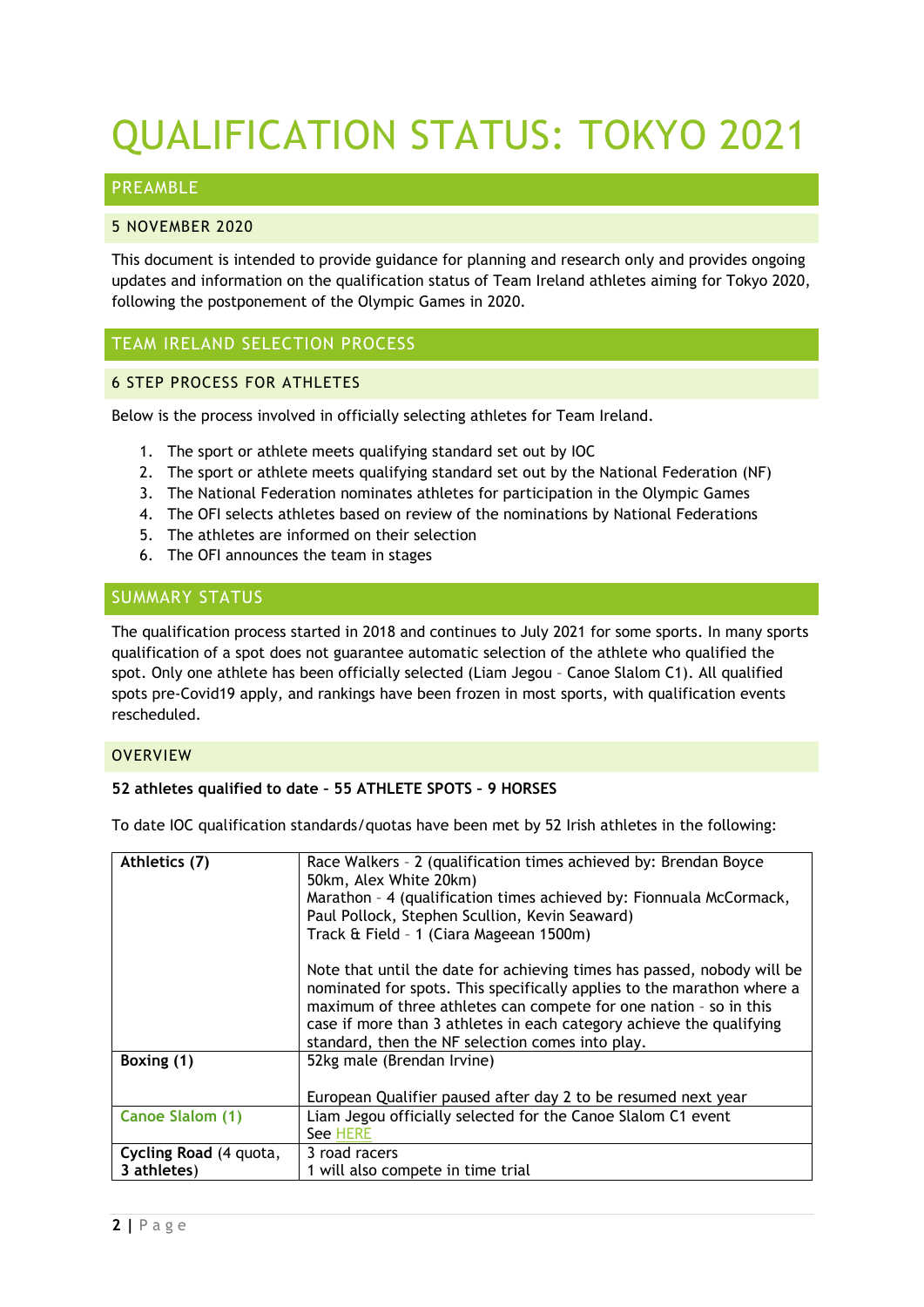|                              | These will be selected next year. The parcours is hilly so likely to be |
|------------------------------|-------------------------------------------------------------------------|
|                              | two climbers and one time triallist.                                    |
| Cycling Track (6 quota,      | 2 madison teams (2 riders)                                              |
| 4 events, 4 athletes)        | 1 of each team also competes in the omnium                              |
|                              |                                                                         |
|                              | Men and Women.                                                          |
|                              | No more opportunities to qualify                                        |
| Equestrian (9 athletes)      | Dressage team $(3 + \text{horses} + 1 \text{ reserve})$                 |
|                              | Eventing team $(3 + \text{horses} + 1 \text{ reserve})$                 |
|                              | Show jumping team $(3 + \text{horses} + 1 \text{ reserve})$             |
|                              | 9 horses                                                                |
|                              |                                                                         |
|                              | All places have been secured in equestrian - names tbc                  |
| Gymnastics (1)               | Men's Pommel - Rhys McClenaghan (nomination and selection process       |
|                              | still to be completed)                                                  |
| Hockey (16)                  | Women's Team (+2 reserve)                                               |
|                              | Names TBC                                                               |
| <b>Modern Pentathlon (1)</b> | Women's event                                                           |
|                              |                                                                         |
|                              | Qualified by Natalya Coyle, also being contested by Sive Brassil.       |
| Rowing (4 boats, 7           | Women's Single (W1x) qualified by Sanita Puspure                        |
| athletes)                    | Women's Pair (W2-) qualified by Aileen Crowley and Monika Dukarska      |
|                              | (contested by a large squad of females who will also look to qualify a  |
|                              | Women's 4x)                                                             |
|                              | Men's Lightweight Double (LM2X) qualified by Paul O'Donovan and         |
|                              | Fintan McCarthy (contested also by Gary O'Donovan, Shane O'Driscoll     |
|                              | and Jake McCarthy)                                                      |
|                              | Men's Double (M2X) qualified by Philip Doyle and Ronan Byrne            |
| Sailing (1)                  | Women's Laser Radial - NF Nomination Annalise Murphy                    |
|                              |                                                                         |
| Swimming (1 swimmer,         | Darragh Greene has A Standard but must swim at least B standard in      |
| but NF qualification         | Irish Open                                                              |
| not yet met so not           |                                                                         |
| included in total)           | This is not included in our overall total.                              |
|                              |                                                                         |
| Taekwondo (1)                | Men's 58kg - qualified by Jack Woolley                                  |
|                              |                                                                         |

All of these are now subjected to NF selection criteria. The OFI will not officially confirm the selection of athletes until the selection process has been followed.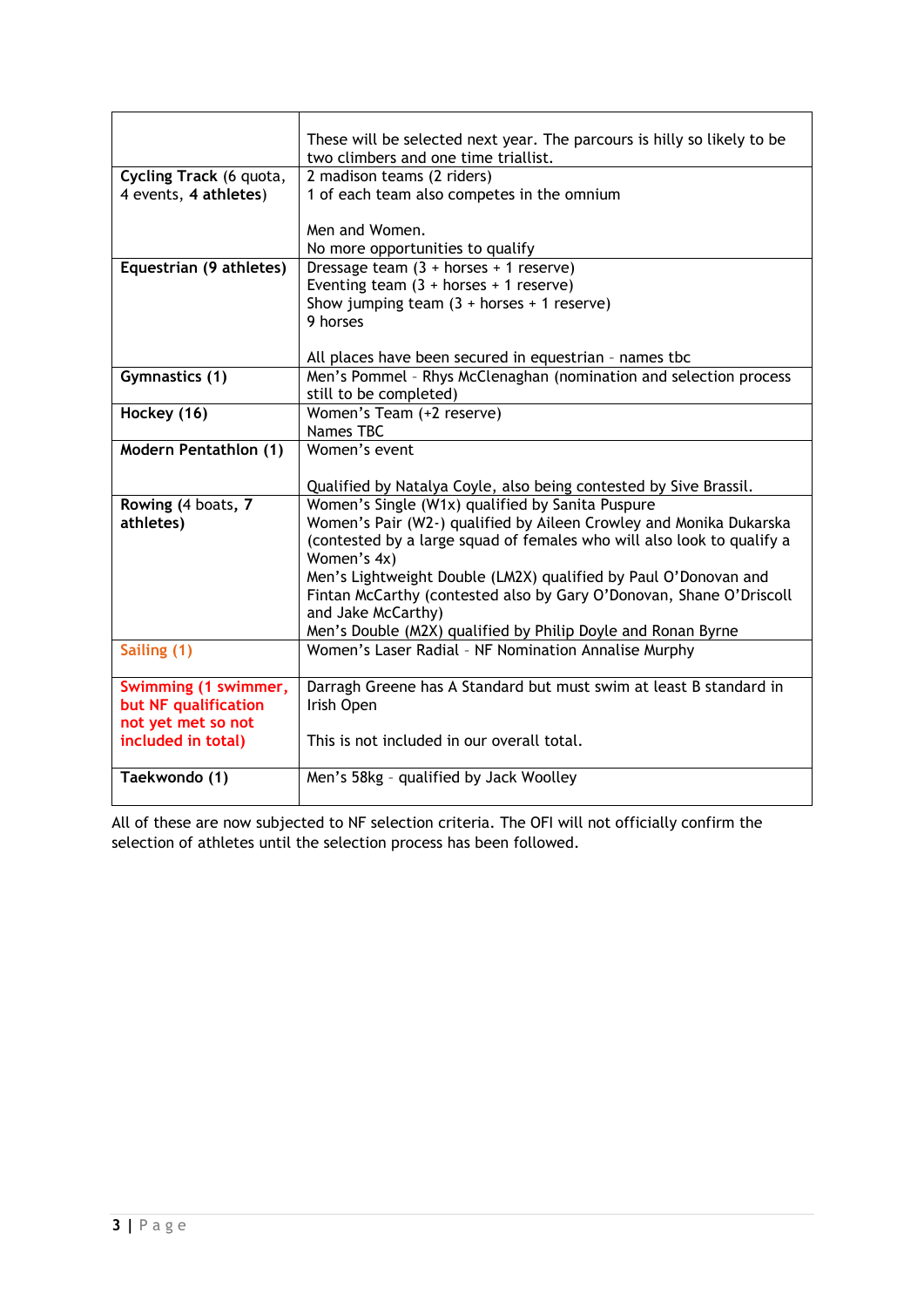# <span id="page-4-0"></span>SPORT IN DETAIL

#### <span id="page-4-1"></span>**ATHLETICS**

Qualification is ongoing for Athletics, with rankings frozen during the pandemic, some are to be resumed in December 2020. Marathon and Race Walking Qualification resumed and took place in September, October, November 2020.

Athletes can qualify in two ways:

- 1. By virtue of their World Athletics world ranking position at the end of the qualification period
- 2. Achieving the entry standard within the qualification period.

Entry standards are set for the sole purpose of qualifying athletes with exceptional performances unable to qualify through the IAAF world rankings pathway.

The qualification window for athletics runs right up to the end of June for some events, making the athletics team one of the last sports to be confirmed and announced. Some events, like the race walk and marathon can be confirmed earlier, by June 2021.

| Men      | Event               | Women    |
|----------|---------------------|----------|
|          |                     |          |
| 10.05    | 100m                | 11.15    |
| 20.24    | 200m                | 22.80    |
| 44.9     | 400m                | 51.35    |
| 1:45.20  | 800m                | 1.59.50  |
| 3:35.00  | 1500m               | 4.04.2   |
| 13:13.50 | 5000m               | 15:10.00 |
| 27:28.00 | 10000m              | 31:25.00 |
| 13.32    | 110/100H            | 12.84    |
| 48.90    | 400H                | 55.4     |
| 8:22.00  | <b>BKSC</b>         | 9:30.0   |
| 2.33     | <b>High Jump</b>    | 1.96     |
| 5.8      | <b>Pole Vault</b>   | 4.7      |
| 8.22     | Long Jump           | 6.82     |
| 17.14    | <b>Triple Jump</b>  | 14.32    |
| 21.1     | <b>Shot Putt</b>    | 18.5     |
| 66.0     | <b>Discus Throw</b> | 63.5     |
| 77.5     | <b>Hammer Throw</b> | 72.5     |
| 85.0     | Javelin Throw       | 64.0     |
| 8350     | DEC/HEP             | 6420     |
| 1:21:00  | 20km RW             | 1:31:00  |
| 3:50:00  | 50km RW             | ۰        |
| 2:11:30  | Marathon            | 2:29:30  |

#### <span id="page-4-2"></span>QUALIFICATION TIMES BY EVENT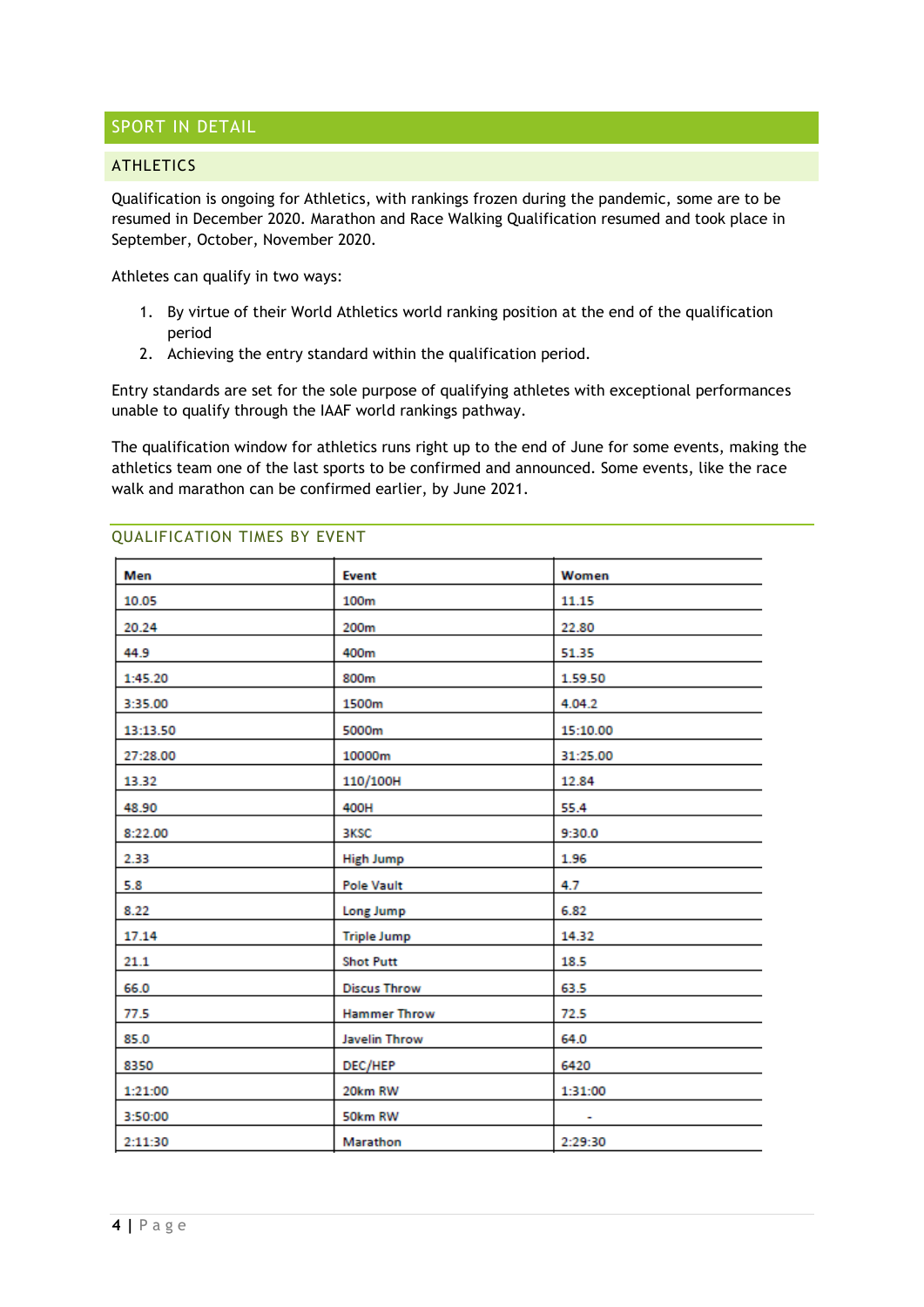<span id="page-5-0"></span>

| <b>QUALIFICATION STANDARDS MET</b> |                   |                                                       |                                                                                                                                                                                       |  |  |  |
|------------------------------------|-------------------|-------------------------------------------------------|---------------------------------------------------------------------------------------------------------------------------------------------------------------------------------------|--|--|--|
| <b>WHO</b>                         | <b>DISCIPLINE</b> | <b>WHEN AND WHERE</b>                                 | <b>ADDITIONAL NOTES</b>                                                                                                                                                               |  |  |  |
| Brendan Boyce                      | 50km Walker       | Lithuania May 2019                                    | PB of 3:48.18<br>Competed in London and Rio.<br>Was first Irish athlete to<br>achieve a Tokyo standard<br>across all the sports.                                                      |  |  |  |
| Alex Wright                        | 20km Walker       | La Coruna, Spain,<br>June 2019                        | 1:20.50<br>Competed in Rio                                                                                                                                                            |  |  |  |
| Ciara Mageean                      | 1500m             | Monaco, July 2019<br>Doha, Sept 2019                  | Qualified with PB 4:19.03 -<br>over 3 seconds faster than her<br>previous best.<br>Competed in Rio<br>Achieved faster again time of<br>4:00.15 in the 1500m.                          |  |  |  |
| Fionnuala McCormack                | Marathon          | Chicago Marathon<br>October 2019                      | PB with 2:26.47 - almost 4<br>seconds off her previous best.                                                                                                                          |  |  |  |
| <b>Paul Pollock</b>                | Marathon          | Valencia Marathon,<br>December 2019                   | PB with 2:10.25 - 5 minutes<br>faster than his previous best.                                                                                                                         |  |  |  |
| <b>Stephen Scullion</b>            | Marathon          | Houston Marathon,<br>January 2020<br>London Marathon, | PB with $2:11.52 - 9$ seconds<br>faster than his previous best.<br>Secured the standard based on<br>his top five finish in a gold<br>label road race.<br>Achieved the qualifying time |  |  |  |
| Kevin Seaward                      | Marathon          | Oct 2020<br>Seville Marathon,<br>February 2020        | standard with 2.09.49<br>PB with 2:10.10 - second<br>fastest time ever, second only<br>to John Treacy's 2:09.15 in<br>1984. His previous best was<br>2:13.39.                         |  |  |  |

# <span id="page-5-1"></span>STATUS OF NON-QUALIFIED ATHLETES

The best tracker for the current ranking status of athletes is **HERE**.

# **CURRENTLY INSIDE RANKING:**

| <b>NAME</b>        | <b>DISCIPLINE AND RANKING</b>              |
|--------------------|--------------------------------------------|
| Leon Reid          | M200 m currently 32 (56 qualify)           |
| Marcus Lawlor      | M200m currently 36 (56 qualify)            |
| Mark English       | M 800m currently 36 (48 qualify)           |
| <b>Thomas Barr</b> | M 400mh currently 16 (40 qualify)          |
| Alex Wright        | M 50km RaceWalk currently 29 (60 qualify)  |
| Brendan Boyce      | M 20km Race Walk currently 52 (60 qualify) |
| David Kenny        | M 20km Race Walk currently 58 (60 qualify) |
| Ciara Neville      | W 100m currently 49 (56 qualify)           |
| Phil Healy         | W 200m currently 32 (56 qualify)           |
| Michelle Finn      | W 3000m SC currently 27 (45 qualify)       |

#### **CURRENTLY OUTSIDE RANKING:**

| Andrew Coscoran         | M 1500m currently 48 (45 qualify)  |
|-------------------------|------------------------------------|
| Colin Quirke            | M Discus currently 42 (32 qualify) |
| Sharlene Mawdsley       | W 400m currently 66 (48 qualify)   |
| Nadia Power             | W 800m currently 59 (48 qualify)   |
| Siofra Cleirigh Buttner | W 800m currently 64 (48 qualify)   |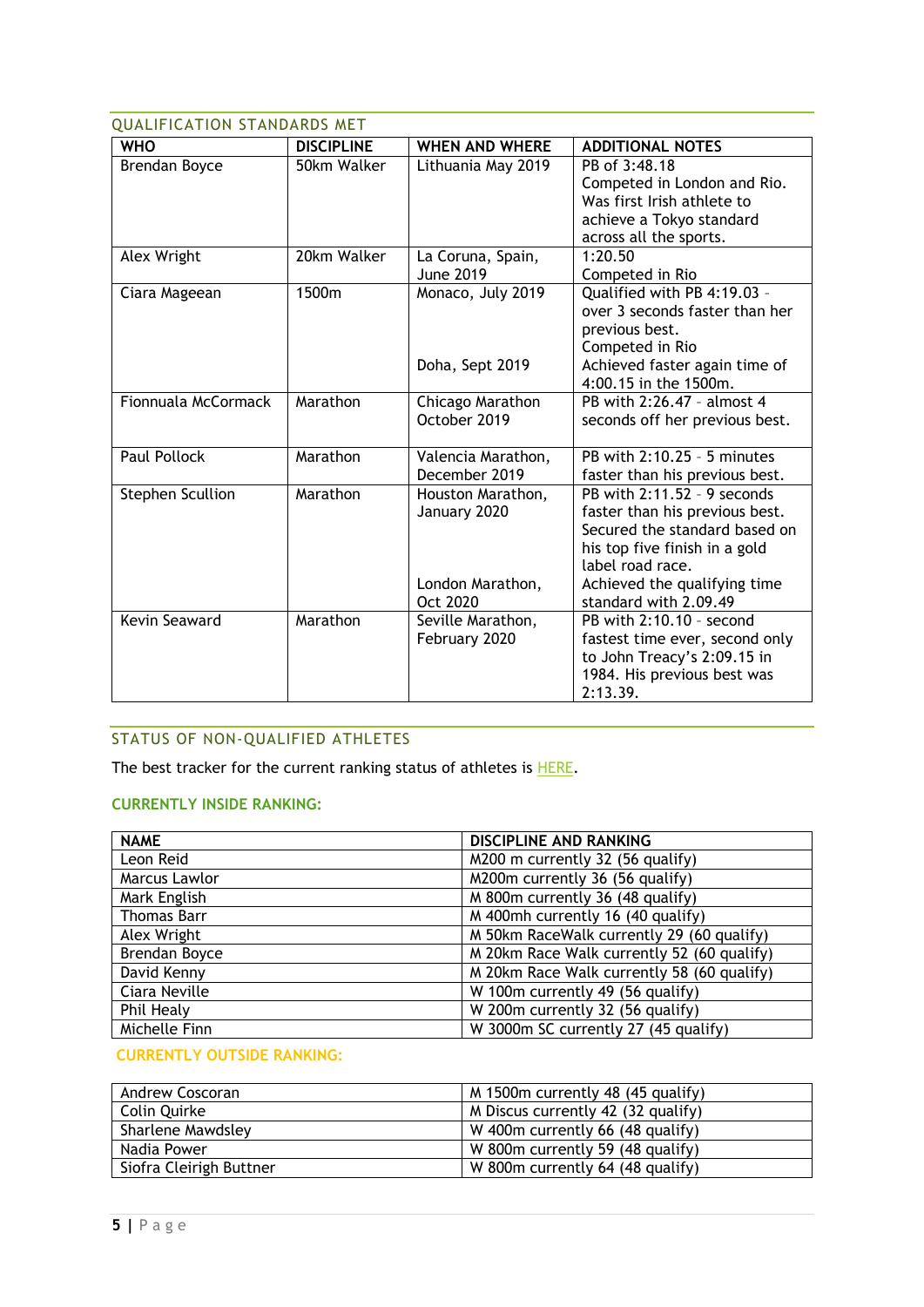| Sarah Lavin        | W 400mh currently 57 (40 qualify)      |
|--------------------|----------------------------------------|
| Phillipa Rogan     | W High Jump currently 46 (32 qualify)  |
| Kate O'Connor      | W Heptathlon currently 32 (24 qualify) |
| Anne Marie McGlynn | W Marathon currently 86 (80 qualify)   |
| Ireland Team       | W 4x100m currently 24 (16 qualify)     |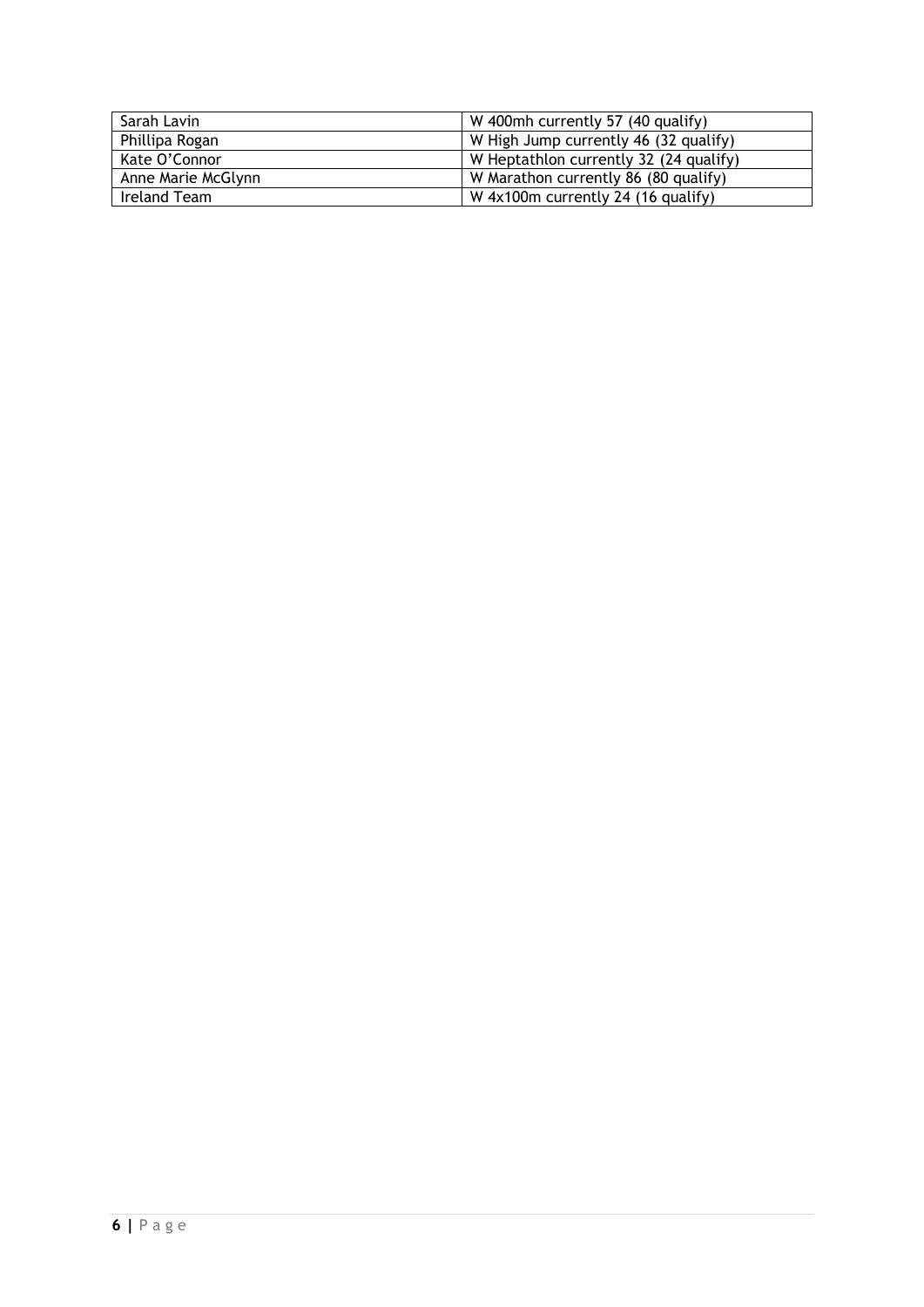#### <span id="page-7-0"></span>BOXING

Boxing has undergone a new restructure, with the boxing in the Olympic Games being run by a task force under the IOC rather than AIBA.

Boxers have two opportunities to qualify for the games – the European Qualifier, and the World Qualifier. The European event was qualifier was postponed after day two, and will start again from day three next year. Only one Irish boxer had achieved qualification at this stage – Brendan Irvine in the Men's Fly 48-52kg category.

| Weight<br>Categories (kg)               | <b>Africa</b>           | <b>America</b> | Asia/<br>Oceania | <b>Europe</b> | World<br>Qual.* | Host<br>Country | <b>Tripartite</b> | Total |
|-----------------------------------------|-------------------------|----------------|------------------|---------------|-----------------|-----------------|-------------------|-------|
| Fly<br>(48 kg to 52 kg)                 | 3                       | 5              | 6                | 8             | 4 or 5          | $0$ or $1$      | 1                 | 28    |
| Feather<br>(52 kg to 57 kg)             | 3                       | 5              | 6                | 8             | 4 or 5          | $0$ or $1$      | 1                 | 28    |
| Light<br>(57 kg to 63 kg)               | 3                       | 5              | 6                | 8             | 4 or 5          | $0$ or 1        | 1                 | 28    |
| Welter<br>(63 kg to 69 kg)              | 3                       | 4              | 5                | 6             | 4 or 5          | $0$ or 1        | 1                 | 24    |
| Middle<br>(69 kg to 75 kg)              | 3                       | 4              | 5                | 6             | 4 or 5          | $0$ or $1$      | $\mathbf{1}$      | 24    |
| <b>Light Heavy</b><br>(75 kg to 81 kg)  | 3                       | 4              | 5                | 6             | $3$ or $4$      | $0$ or $1$      | $\bf{0}$          | 22    |
| Heavy<br>(81 kg to 91 kg)               | $\overline{2}$          | 3              | 4                | 4             | 3               | $\pmb{0}$       | 0                 | 16    |
| <b>Super Heavy</b><br>(91 kg to +91 kg) | $\overline{\mathbf{2}}$ | 3              | 4                | 4             | 3               | 0               | $\bf{0}$          | 16    |
| <b>TOTAL</b>                            | 22                      | 33             | 41               | 50            | $31 - 35$       | $0 - 4$         | 5                 | 186   |

#### **MEN** - Table 1

\* the number of places available for the World Qual. event will depend on the Host Country Places.

#### **WOMEN - Table 2**

| Weight<br><b>Categories (kg)</b> | <b>Africa</b>  | <b>America</b> | Asia/<br>Oceania | <b>Europe</b> | World<br>Qual.* | Host<br>Country | <b>Tripartite</b> | <b>Total</b> |
|----------------------------------|----------------|----------------|------------------|---------------|-----------------|-----------------|-------------------|--------------|
| <b>Fly</b><br>(48 kg to 51 kg)   | 3              | 4              | 6                | 6             | 5 or 6          | $0$ or 1        | 1                 | 26           |
| Feather<br>(54 kg to 57 kg)      | 2              | 3              | 4                | 6             | 3 or 4          | $0$ or 1        |                   | 20           |
| Light<br>(57 kg to 60 kg)        | $\overline{2}$ | 3              | 4                | 6             | 3 or 4          | $0$ or 1        |                   | 20           |
| Welter<br>(64 kg to 69 kg)       | $\overline{2}$ | 3              | 4                | 5             | 3 or 4          | $0$ or $1$      | 0                 | 18           |
| Middle<br>(69 kg to 75 kg)       | $\overline{2}$ | 3              |                  |               | 3               | 0               | $\mathbf{0}$      | 16           |
| <b>TOTAL</b>                     | 11             | 16             | 22               | 27            | 19-21           | $0 - 2$         | 3                 | 100          |

\* the number of places available for the World Qual. event will depend on the Host Country Places.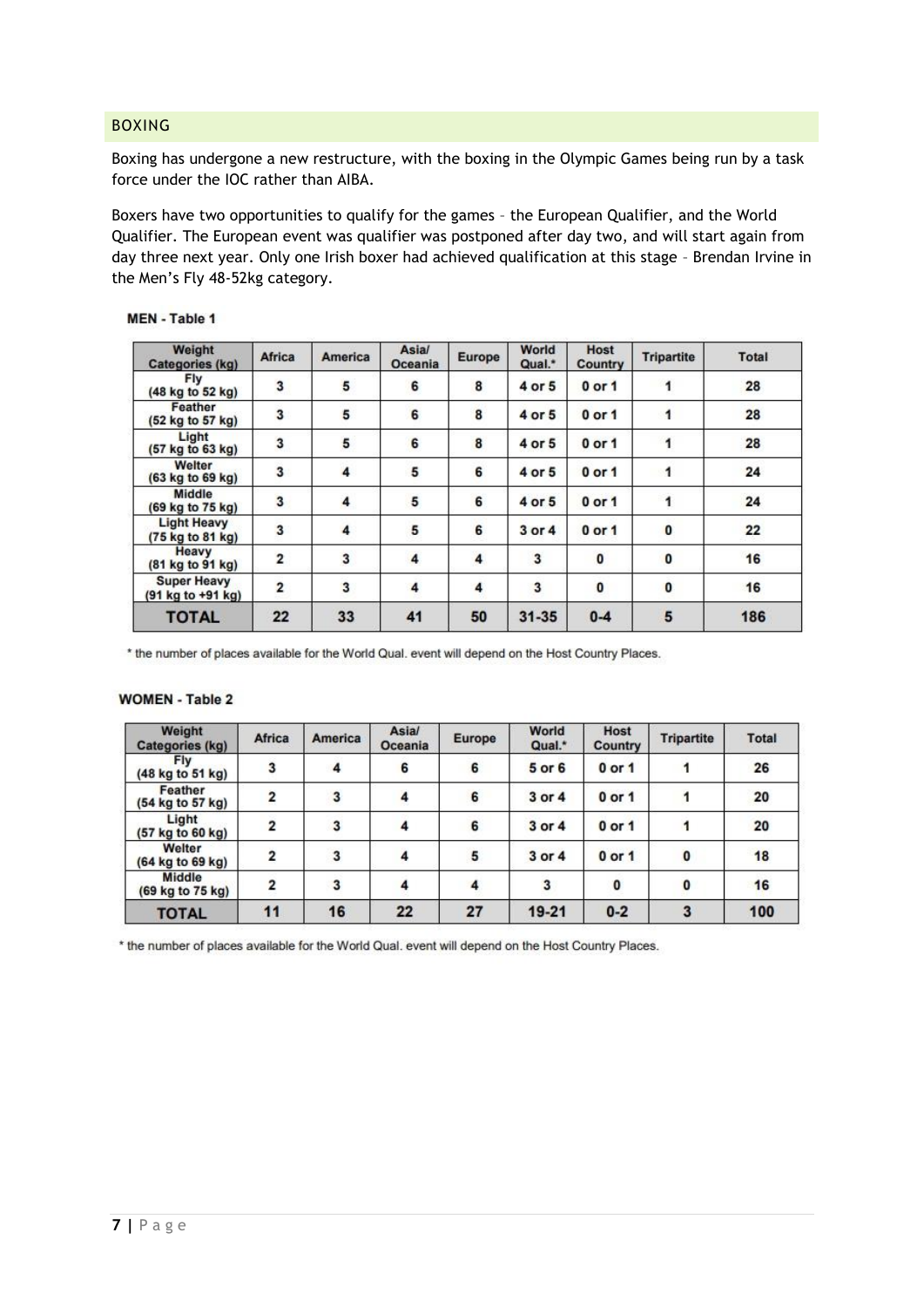#### <span id="page-8-0"></span>BADMINTON

In Badminton there are two events that are being targeted – Nhat Nguyen in the Men's Singles and Sam and Chloe Magee in the Mixed Doubles.

The final badminton rankings in April 2021 (TBC) will determine who will compete in Tokyo. Each of the continental confederations will be guaranteed a maximum of at least one entry in each of the doubles and singles (called Continental Representation Place scheme).

If this hasn't been satisfied in the ranking, then the highest ranked player or pair in the region will be selected. Japan, as the host nation, can enter a male and female in the singles, if they haven't already qualified through ranking. If an athlete has qualified in both the singles and doubles then a spot frees up in the unused slot by the next best ranked. A further six places are available to NOCs via the tripartite Commission invitation.

| <b>EVENT</b>                  | <b>NUMBERS TO QUALIFY</b>                                                                |  |  |  |
|-------------------------------|------------------------------------------------------------------------------------------|--|--|--|
| Men's Singles - 38 to qualify | Ranking 1-16 Players are taken in turn, a NOC may enter up                               |  |  |  |
|                               | to a max of 2 players, provided they are both in the top 16.                             |  |  |  |
|                               | Ranking 17 and below Players are taken in turn. A NOC may                                |  |  |  |
|                               | enter a max of 1 player.                                                                 |  |  |  |
|                               | NHAT NGUYEN is currently ranked 25 <sup>th</sup> or 59 <sup>th</sup> overall <b>HERE</b> |  |  |  |
| Mixed Doubles - 16 to qualify | Rankings 1-8 Pairs are taken in turn. A NOC may enter up to                              |  |  |  |
|                               | 2 pairs, provided both are in the top 8.                                                 |  |  |  |
|                               | Rankings 9 and below Pairs are taken in turn. A NOC can                                  |  |  |  |
|                               | enter a max of one pair.                                                                 |  |  |  |
|                               | SAM AND CHLOE MAGEE currently ranked 28th overall HERE                                   |  |  |  |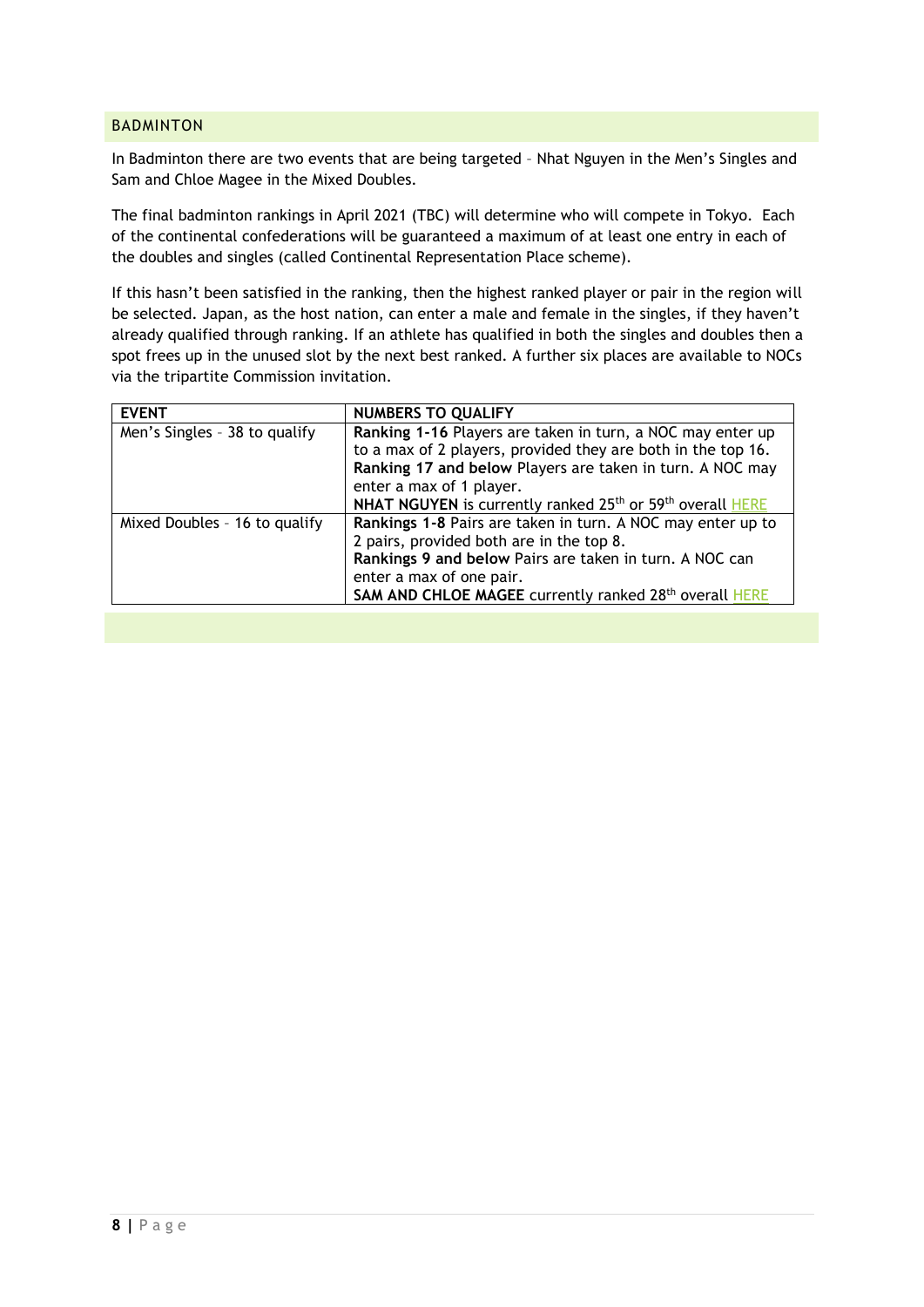#### <span id="page-9-0"></span>CANOE SLALOM

Ireland has qualified one boat with Liam Jegou already selected for the C1 Slalom. The men's C1 boat was qualified via Robert Hendrick at the World Championships in 2019 – however, it was won in internal trials by Liam Jegou, who has been officially selected.

Hannah Craig is looking to qualify a women's canoe slalom K1 boat and has one opportunity to qualify the only remaining K1 spot at the European Championships. Hannah competed in London 2012 and qualified then via this route.

There is still an opportunity for an athlete to qualify in the K1 Men's category, with one spot available at the European Championships in Italy next May. Three K1 athletes will have an opportunity to compete at the European Championships, and those athletes will be decided at a selection race series held early next year. The top K1 Men athletes in contention for those three spots at the European Championships are - Noel Hendrick, Eoin Teague, Alistair McCreery, Samuel Curtis, Oisin Farrell and Louis Hannon.

| <b>DISCIPLINE</b>       | WHEN                          | <b>NOTES</b>           |
|-------------------------|-------------------------------|------------------------|
| Men's C1 Canoe Slalom   | <b>World Championships</b>    | 1-11 qualify for Tokyo |
| Men's K1 Canoe Slalom   | European Championships May 21 | 1 spot available       |
| Women's K1 Canoe Slalom | European Championships May 21 | 1 spot available       |

#### CANOE SPRINT

Jenny Egan is Ireland's top sprint kayaker, however, her discipline the K1 5000m is not an Olympic event. The events that are in the Olympics are the K1 200 and K1 500.

Competing in the Canoe Sprint Men's K1 are Barry Watkins and Ronan Foley who both compete in the 100m. event.

There are three qualification opportunities for athletes: the World Championships (which have passed), the World Cup 2 and the European Championships, with an additional place reserved for the host country. The Tripartite Commission can award a further 2 spots and any unused spots can be reallocated.

| DISCIPLINE           | WHEN                           | <b>NOTES</b>      |
|----------------------|--------------------------------|-------------------|
| Women's K1 200 & 500 | World Championships 21-25-7-19 | 5 boats available |
| Women's K1 200 & 500 | European Champs May 21         | 1 spot available  |
| Women's K1 200 & 500 | World Cup 2                    | 2 spots available |

Ļ.

| <b>DISCIPLINE</b> | WHEN                           | <b>NOTES</b>       |
|-------------------|--------------------------------|--------------------|
| Men's K1 1000     | World Championships 21-25-7-19 | 15 boats available |
| Men's K1 1000     | European Champs May 21         | 2 spot available   |
| Men's K1 1000     | World Cup 2 May 21             | 2 spots available  |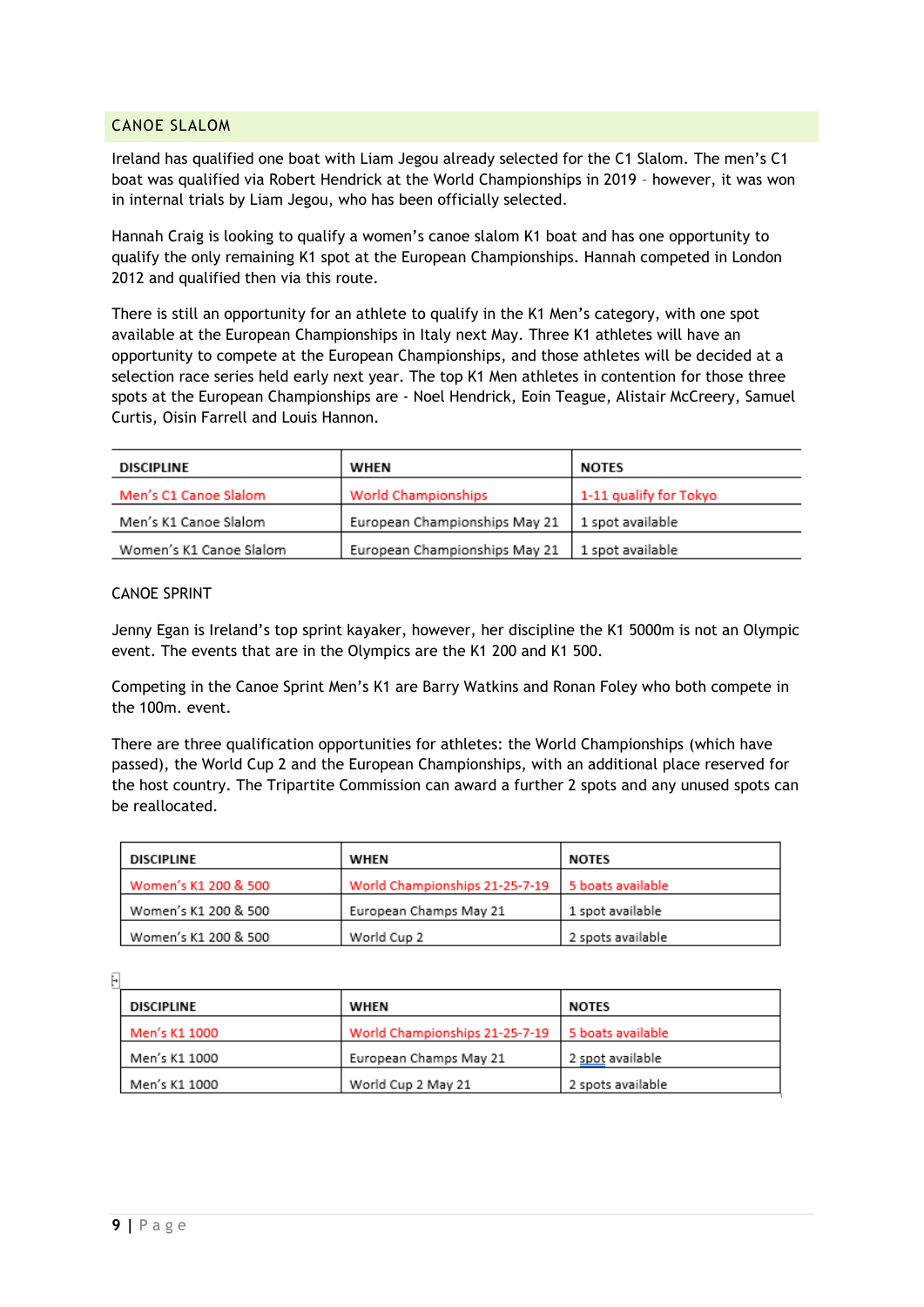#### <span id="page-10-0"></span>CYCLING ROAD

Qualification has ended for Road Cycling – with three spots being allocated to Ireland, with one athlete also competing in the Time Trial.

The Road Cycling criteria is based on world nation ranking with UCI the year prior to the Games. 122 spots are allocated to men, 62 for women, with special provisions for highly ranked individuals whose nations do not make the ranking. Japan get 2 guaranteed spots in both the men's and women's road race as the host nation.

For the Time Trial the host nation must have qualified for the road race, and the top 30 men, and top 15 women in the world rankings may enter a time triallist. The 2019 World Championships offered an additional 10 places per gender, and each NOC can have a max of 2 time triallists.

Ireland qualified 3 athletes for the road race, with one of these also competing in the time trial. It is likely that the decision will take into account this time triallist position in the team selection – with Ryan Mullen being Ireland's fastest against the clock. Michael O'Loughlin and Eddie Dunbar may also be considered here. For the Road Race the course will suit climbers, rather than sprinters, which will likely come into play for selection. Dan Martin, Nicolas Roche and Sam Bennett are professional riders that will be considered along with a range of athletes on the Pro-Continental and Continental teams.

# <span id="page-10-1"></span>CYCLING TRACK

Qualification has ended for Track Cycling – with four athlete spots being allocated to Ireland – a men's Madison team (of two) and a women's Madison team (of two). Each of these teams will also allow one athlete to compete in the Omnium, making it four events and four athletes.

Ireland qualified both the men's and women's teams via the UCI Track Cycling Rankings which concluded at the World Championships last year.

The women's team of Lydia Boylan and Lydia Gurley raced in the final race – the positions will also be contested from a squad of athletes including Shannon McCurley and Emily Kay.

The men's team of Mark Downey and Felix English raced in the final race – the positions will also be contested from a squad of athletes including Fintan Ryan and Marc Potts.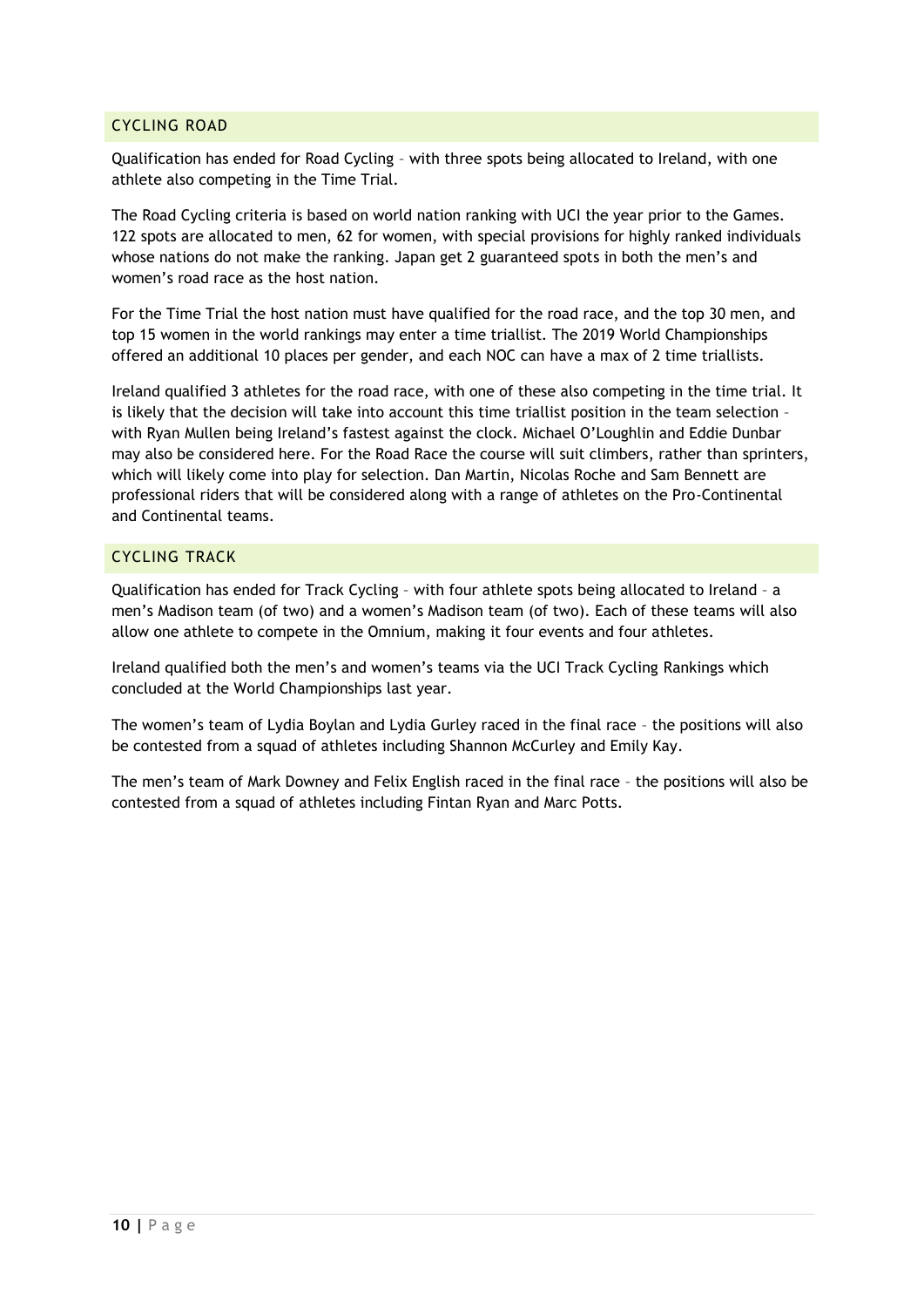#### <span id="page-11-0"></span>DIVING

Oliver Dingley was the first Irish diver to compete at the Olympics in 68 years when he competed in Rio. Clare Cryan and Tanya Watson are also seeking qualification, and should they qualify will be Ireland's first ever female divers in the Olympics. Highlighted in red are the events that held qualification spots that have passed. Now the final qualification possibility is at the Final World Cup from 18-4-21 to 23-4-21.

| <b>DISCIPLINE</b>                                 | <b>WHAT</b>                               | WHEN                                          | <b>NOTES</b>                                  |
|---------------------------------------------------|-------------------------------------------|-----------------------------------------------|-----------------------------------------------|
| Men's 3m<br>Springboard (18 spots<br>available)   | <b>FINA WORLD</b><br><b>CHAMPIONSHIPS</b> | 12-7-19 to 20-7-19                            | 12 spots available - none<br>taken by Ireland |
| Men's 3m<br>Springboard (18 spots<br>available)   | <b>European Championships</b>             | 5-8-19 to 11-8-19                             | 1 spot available - not<br>Irish               |
| Men's 3m<br>Springboard (18 spots<br>available)   | FINAL World Cup                           | 18-4-21 to 23-4-21<br><mark>n</mark> (Ctrl) ▼ | Numbers up to 18                              |
| Women's 3m<br>Springboard (18 spots<br>available) | <b>FINA WORLD</b><br><b>CHAMPIONSHIPS</b> | 12-7-19 to 20-7-19                            | 12 spots available - none<br>taken by Ireland |
| Women's 3m<br>Springboard (18 spots<br>available) | <b>European Championships</b>             | 5-8-19 to 11-8-19                             | 1 spot available - not<br>Irish               |
| Women's 3m<br>Springboard (18 spots<br>available) | FINAL World Cup                           | 18-4-21 to 23-4-21                            | Numbers up to 18                              |
| Women's 10m<br>Platform (18 spots<br>available)   | <b>FINA WORLD</b><br><b>CHAMPIONSHIPS</b> | 12-7-19 to 20-7-19                            | 12 spots available - none<br>taken by Ireland |
| Women's 10m<br>Platform (18 spots<br>available)   | <b>European Championships</b>             | passed                                        | 1 spot available - not<br>Irish               |
| Women's 10m<br>Platform (18 spots<br>available)   | FINAL World Cup                           | 18-4-21 to 23-4-21                            | Numbers up to 18                              |

#### <span id="page-11-1"></span>EQUESTRIAN

Tokyo 2020 will be very special for the Equestrian team, as it will be the first time that three teams will have qualified for the Olympic Games; dressage, eventing and showjumping.

| <b>DISCIPLINES</b> | WHEN               | WHERE                                               |
|--------------------|--------------------|-----------------------------------------------------|
| Eventing           | 11-9-28 to 23-9-18 | 2018 FEI World Equestrian Games,<br>Tryon, USA      |
| Dressage           | 19-8-19 to 25-8-19 | European Dressage Championships,<br>Rotterdam, NL   |
| Showjumping        | 3-10-19 to 6-10-19 | 2019 Jumping Nations Cup Final,<br>Barcelona, Spain |

Each team will include a reserve athlete and horse.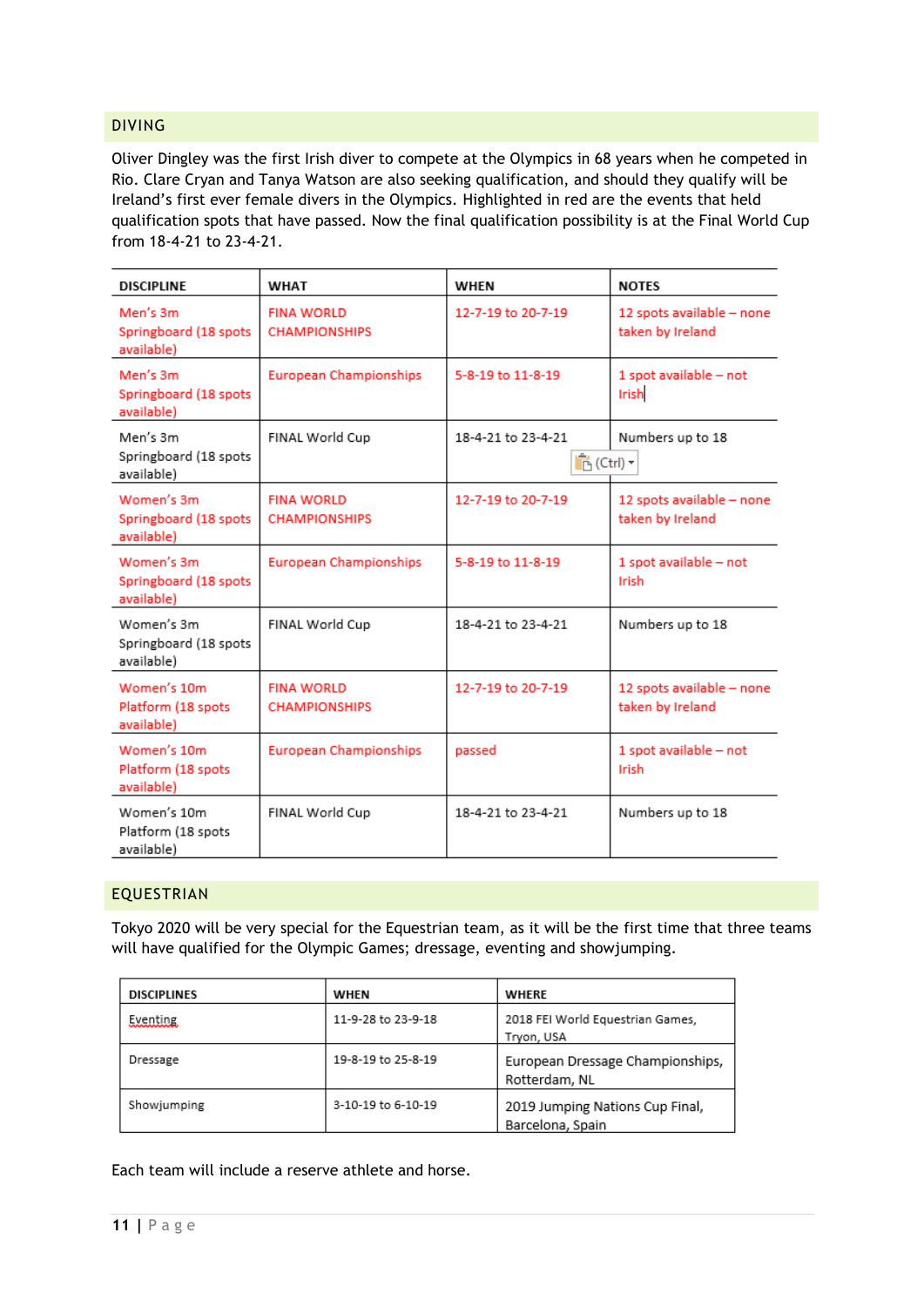#### <span id="page-12-0"></span>**HOCKEY**

The Irish women's hockey team made history in November 2019 when they became the first Irish women's hockey team to qualify for the Olympics, beating Canada in Ireland.

There was heartbreak for the men's team who narrowly missed out on the one available spot in the qualifiers against Canada.

There will be a squad of 16 athletes competing, with two reserves travelling.

Their schedule is now set as follows:

| <b>DISCIPLINES</b>            | WHEN                     | WHERE                           |
|-------------------------------|--------------------------|---------------------------------|
| Women's Hockey - IRL Vs SA    | 24-7-20 at 19:00 - 22:45 | Oi Hockey Stadium - South Pitch |
| Women's Hockey - NED Vs IRL   | 26-7-20 at 10:00 - 13:45 | Oi Hockey Stadium - South Pitch |
| Women's Hockey - FER Vs IRL   | 28-7-20 at 10:00 - 13:45 | Oi Hockey Stadium - South Pitch |
| Women's Hockey - IRL Vs India | 30-7-20 at 09:30 - 13:15 | Oi Hockey Stadium - North Pitch |
| Women's Hockey - IRL Vs GB    | 31-7-20 at 18:30 - 22:15 | Oi Hockey Stadium - North Pitch |
| Women's Hockey QF             | 2-8-20 four matches      | Oi Hockey Stadium - North Pitch |
| Women's Hockey SF             | 4-8-20 two matches       | Oi Hockey Stadium - North Pitch |
| Women's Hockey Bronze Match   | 6-8-20 at 10:30 - 12:15  | Oi Hockey Stadium - North Pitch |
| Women's Hockey Gold Match     | 6-8-20 at 19:00 - 21:30  | Oi Hockey Stadium - North Pitch |

#### <span id="page-12-1"></span>GOLF

Qualification for both the men's and women's competition is based on world ranking with the IGF.

The Olympic field is restricted to 60 players for each of the men's and women's game. The top 15 world ranked players will be eligible for the Olympics, with a limit of four players from a given country. Beyond the top 15 players will be eligible based on the world rankings, but with a maximum of two eligible players from each country that does not already have two or more players among the top 15.

Allocations for this will be late, and at this stage the rankings look as follows in [THIS LINK:](https://www.igfgolf.org/olympic-games/tokyo-2020/tokyo-2020-qualification-system/tokyo-2020-olympic-golf-rankings/)

Men's Golf:

3 rd – Rory McIlroy,

15<sup>th</sup> - Shane Lowry

Women's Golf:

- 41<sup>st</sup> Stephanie Meadow
- 46<sup>th</sup> Leona Maguire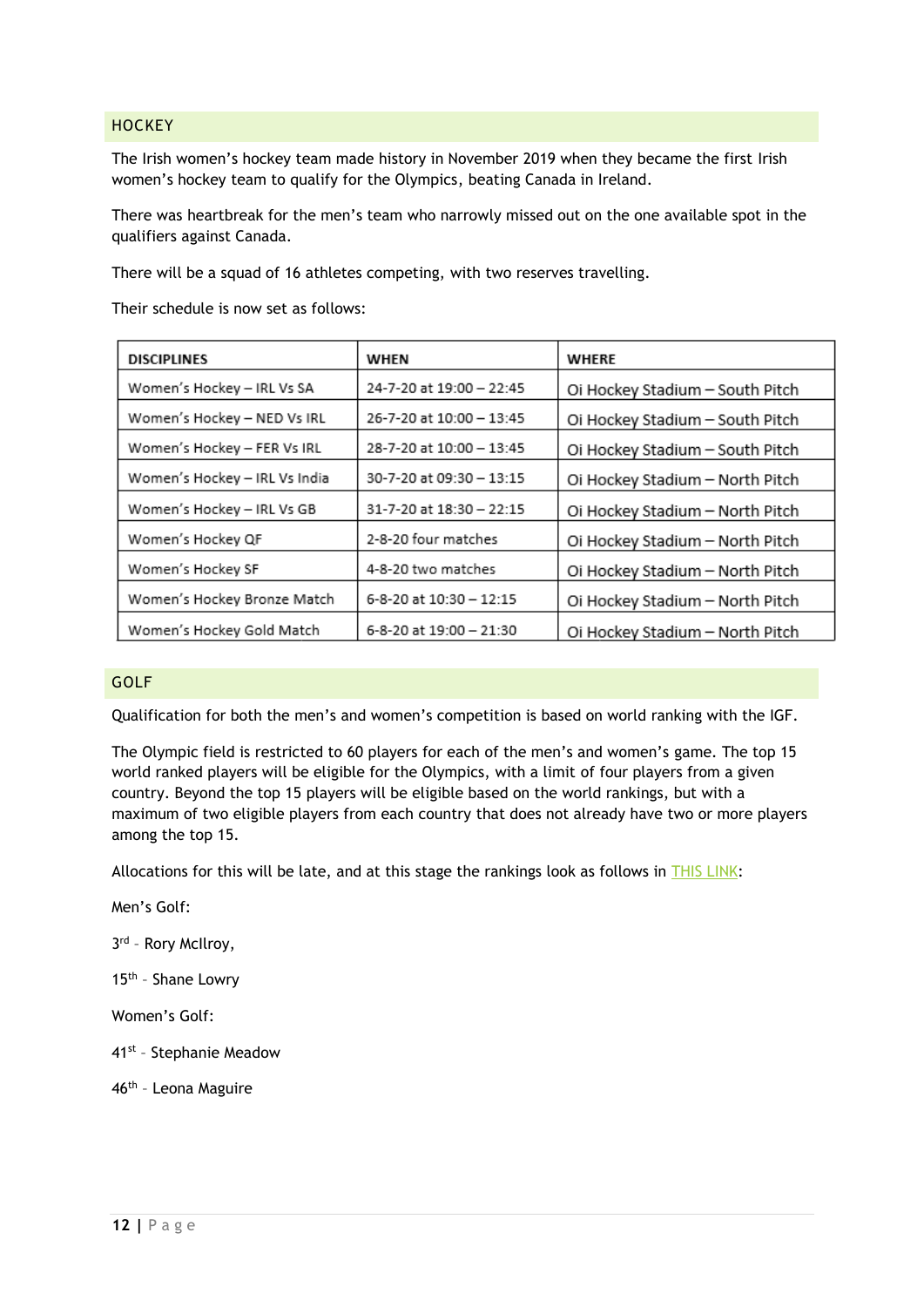#### <span id="page-13-0"></span>GYMNASTICS - ARTISTIC

Rhys McClenaghan secured qualification in the pommel following his bronze medal performance at the World Championships in 2019.

There are also male and female athletes in contention in the All Around event – with Adam Steele heading up the male event and has an opportunity to qualify at the European Championships in 2021.

Megan Ryan is currently first reserve, following her performance at the World Championships in 2019. Emma Slevin is second reserve, finishing just behind her at the World Championships. Should a nation who has already qualified a spot ahead of Ireland withdraw, this position will be offered to Ireland.

#### <span id="page-13-1"></span>JUDO

Judo has three athletes on the qualification journey – Ben Fletcher (Men's -100kg), Megan Fletcher (Women's 70kg Middleweight) and Nathon Burns (Men's 66kg Half-Lightweight). All three are based in the UK, with Ben having competed in Rio for Team GB.

Host nation Japan can have one spot in all events. Qualification is earned through the International Judo Federation Ranking system as of May 2021. An additional 100 athletes will be qualified then based on continental representation across weight categories and gender, and athletes with the highest ranking points across the disciplines. Only one NOC spot in each category, and the top 18 in ranking will qualify for each.

Both Ben and Megan Fletcher are sitting inside qualification currently (they are brother and sister).

The rankings can be found [HERE](https://www.ijf.org/wrl_olympic?category=all&nation=irl) and the current status is as follows:

Ben Fletcher - ranked  $14<sup>th</sup>$  in the 100kg category

Megan Fletcher - ranked  $17<sup>th</sup>$  in the 70kg category

Nathon Burns - ranked 36<sup>th</sup> in the 66kg category.

#### <span id="page-13-2"></span>MODERN PENTATHLON

At the European Championships 2019 Natalya Coyle was successful in qualifying a spot for Ireland in the Open Women category. Thirty six spots are available in each of the men's and women's events and up to two athletes from a NOC in each event.

The remainder of the places can now be achieved through World Ranking, where six spots are available.

The current status is below:

Arthur Lanigan O'Keeffe: [RANKING HERE](https://www.uipmworld.org/world-ranking/modern-pentathlon/men-senior-olympic-games-ranking-18) – CURRENTLY 23

Sive Brassil: [RANKING HERE](https://www.uipmworld.org/world-ranking/modern-pentathlon/women-senior-olympic-games-ranking-21) – CURRENTLY 34

Natalya Coyle: [RANKING HERE](https://www.uipmworld.org/world-ranking/modern-pentathlon/women-senior-olympic-games-ranking-21) – CURRENTLY 42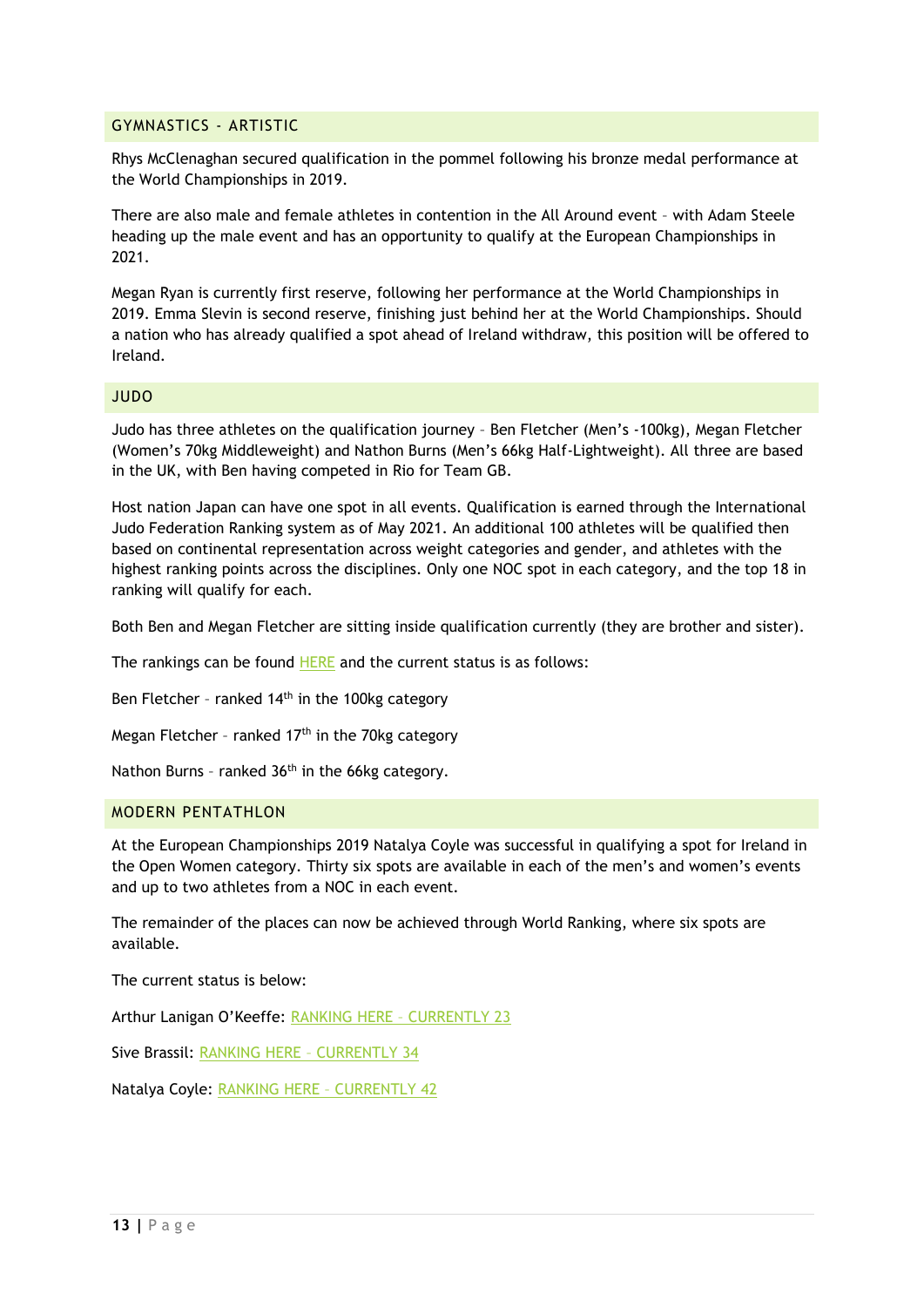#### <span id="page-14-0"></span>ROWING

Rowing has qualified a record number of boats for the Olympics, with four boats heading to Tokyo, and still a good chance to get one or two more in the final qualification regatta before the Games.

The boats are:

Women's Single Scull – Sanita Puspure finished first in the World Championships 2019

Men's Lightweight Double Scull – Paul O'Donovan and Fintan McCarthy finished first in the World Championships 2019

Men's Double Scull – Philip Doyle and Ronan Byrne finished second in the World Championships 2019

Women's Pair – Aileen Crowley and Monika Dukarska finished eleventh in the World Championships 2019

They are still targeting two boats in the European qualifying regatta next year:

Women's Four (W4-) there are two spots available.

Women's Lightweight Double (LW2X) there are two spots available

#### <span id="page-14-1"></span>MEN'S RUGBY 7S

The men's team have one more chance to qualify, at the final Olympic Tournament next year, where there is one spot available.

If they qualify it will be the first time Ireland will have competed at the Olympics in Rugby.

#### <span id="page-14-2"></span>SAILING

Ireland has already qualified one boat for Tokyo – the Women's Laser Radial, which was achieved via Aisling Keller at the World Championships in 2019 – this position is set to be filled by Annalise Murphy, who has been nominated by the National Federation. Selection will be made once the process has been completed.

There are still limited opportunities for Ireland to qualify another boat – the 49er can still qualify at the European Sailing Cup where one spot is available.

In the Men's Laser there are two spots available at the European Sailing Cup.

In both of these events the majority of spots were available at the World Championships in 2019.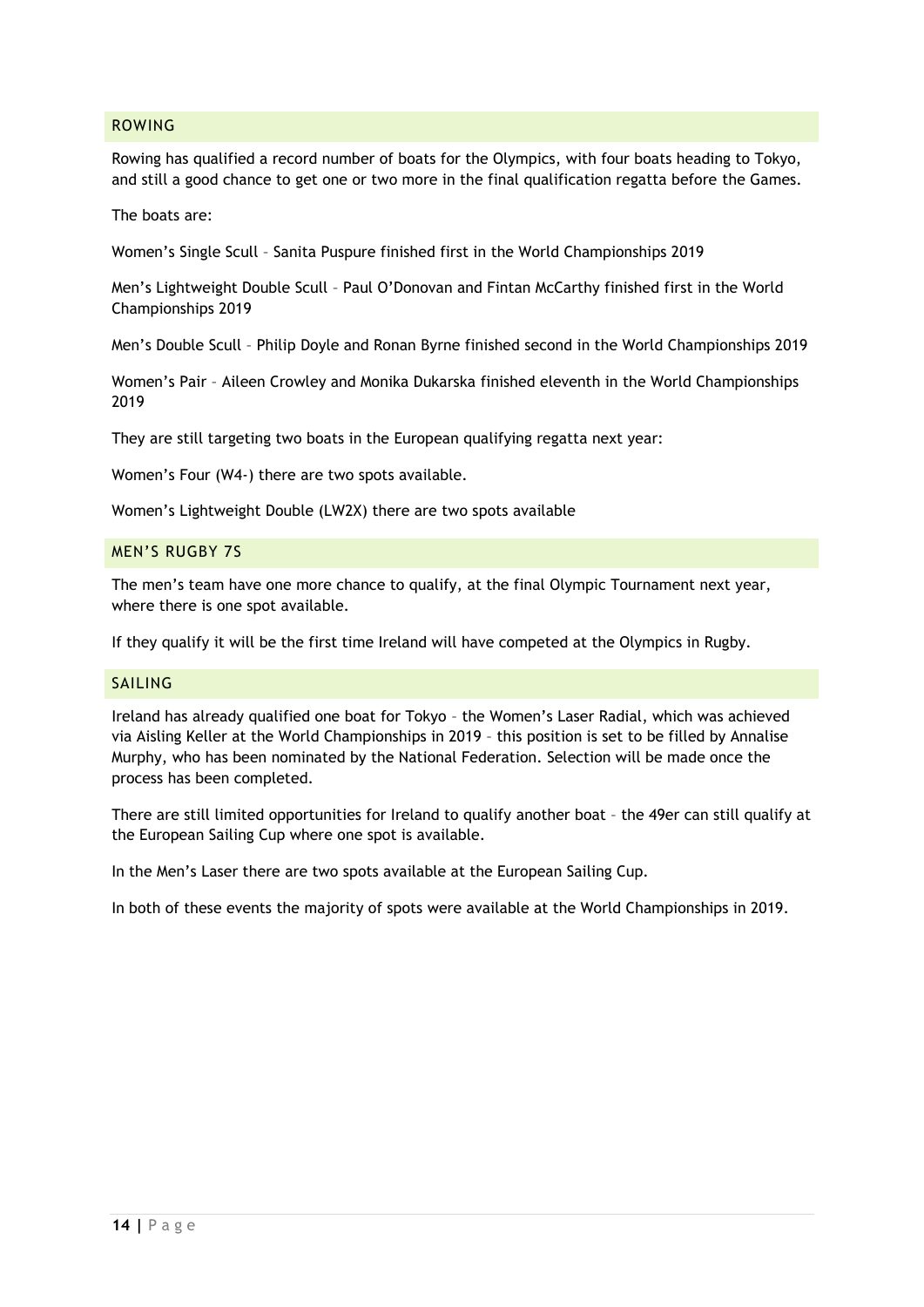#### <span id="page-15-0"></span>SHOOTING - SHOTGUN

Ireland's focus will be on the Men's and Women's Trap for Tokyo. There is still one remaining opportunity for Ireland to qualify – at the European Championships. Qualification for Tokyo is based on results in selected competitions, the process began in 2018. Host nation Japan is guaranteed one spot in each event.

Four quota places (two top teams per NOC) will be awarded to shooters competing in each of the mixed team events (rifle, pistol and trap), while the highest-ranked shooter, who has not qualified yet or whose NOC does not have a berth in any of the twelve individual events, will obtain a direct Olympic quota place through the World Rankings. The remaining twenty-four quota places are available to the eligible NOCs under the tripartite Commission invitation, with two in each event, including the trap. The NOC may assign a different shooter in each event, provided they achieve a minimum score.

There are still two spots available via the European Championships, one in the Olympic ranking, and two in the Tripartite invitation.

In the past Ireland has received invitations via a wildcard.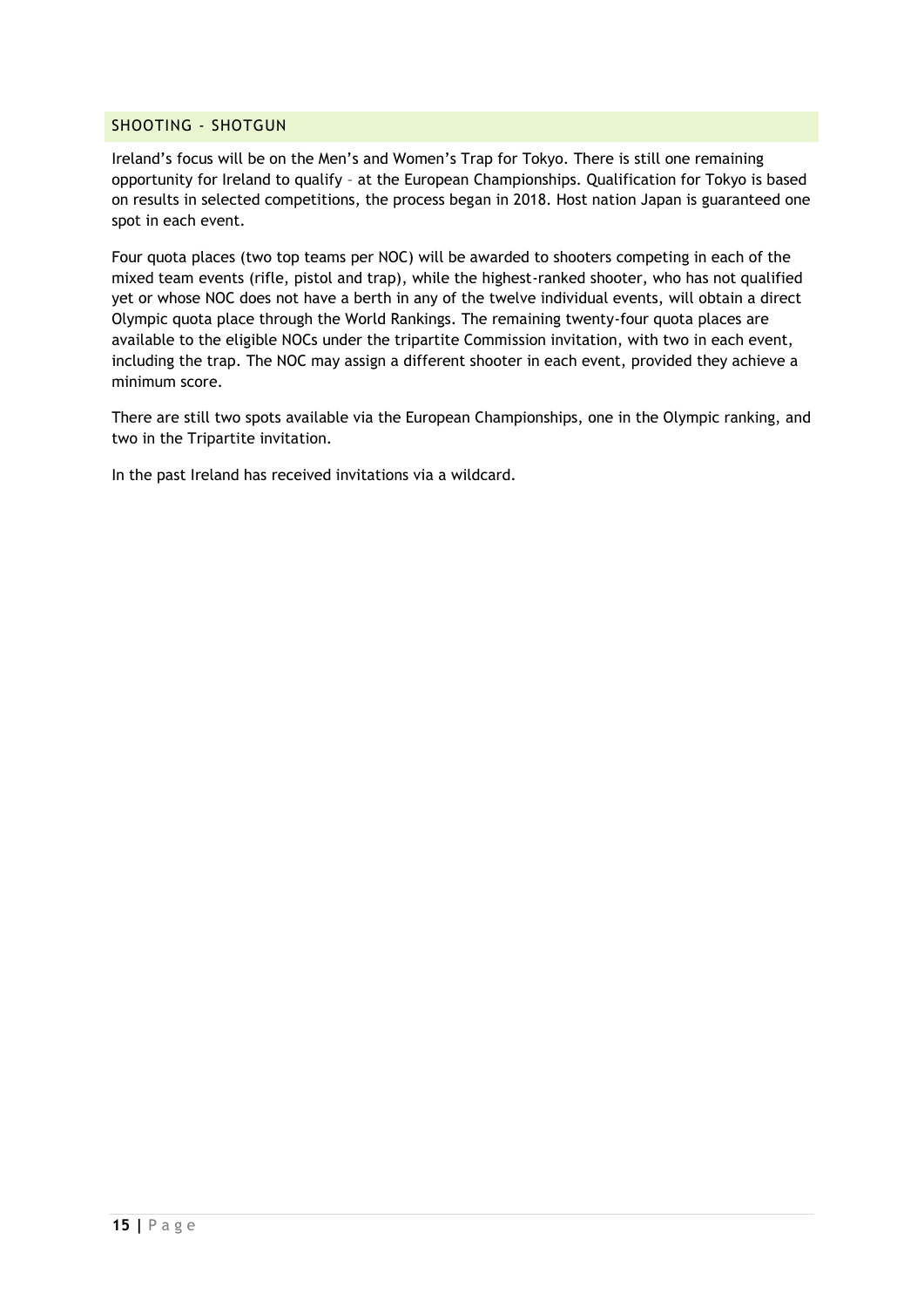#### <span id="page-16-0"></span>SWIMMING

In swimming, athletes can gain qualification by achieving set times at two recognized events – the 2019 FINA World Championships and the Irish Open (now scheduled for 2021). Swim Ireland set the criteria high for athletes and they must achieve the A standard.

Darragh Greene has pre-validated his nomination by meeting the A standard time in the 100m Breaststroke at the World Championships in 2019 with a time of 59.82. He now just needs to swim the slower time of 1:01.13 at the Irish Open. All other athletes need to achieve the A standard (listed below) at the Irish Open.

Ireland also have two relay teams sitting in the Top 16 in the World. Ireland's Men's 400m Medley Relay is currently ranked 14<sup>th</sup> and the Men's 800m Freestyle Relay is ranked 16<sup>th</sup>. Relays remaining in the top 16 in the world at the end of May 2021 will secure places at the Games.

| <b>DISCIPLINE</b> | <b>WHAT</b>                                                                                                               | <b>NOTES</b>                                                                                                                                                                     |
|-------------------|---------------------------------------------------------------------------------------------------------------------------|----------------------------------------------------------------------------------------------------------------------------------------------------------------------------------|
| Individual        | Times recorded at recognised events<br>2019 FINA World Championships<br>2020 Irish Open Championships &<br>Olympic Trials | All athletes who achieve a FINA<br>'A' Qualification Time from one of<br>these two recognised events will<br>be considered at the conclusion<br>of the Irish Open Championships. |
| Relay             | World Championships 2019                                                                                                  | First 12 automatically qualified,<br>with Ireland just outside of this.                                                                                                          |
| Relay             | World Ranking                                                                                                             | Four places are awarded based on<br>world ranking on 31 May 2020.<br>Ireland currently lie 14th and 16th<br>in two specific relays                                               |

View Swim Ireland nomination policies and selection criteria [HERE](https://www.swimireland.ie/performance/international-competitions)

#### <span id="page-16-1"></span>FINA OLYMPIC A TIMES:

| <b>MALE</b><br>Consideration<br>Time | Event             | <b>FEMALE</b><br>Consideration<br>Time |
|--------------------------------------|-------------------|----------------------------------------|
|                                      |                   |                                        |
| 48.57                                | 100m Freestyle    | 54.38                                  |
| 1:47.02                              | 200m Freestyle    | 1:57.28                                |
| 3:46.78                              | 400m Freestyle    | 4:07.90                                |
| 7:54.31                              | 800m Freestyle    | 8:33.36                                |
| 15:00.99                             | 1500m Freestyle   | 16:32.04                               |
| 53.85                                | 100m Backstroke   | 1:00.25                                |
| 1:57.50                              | 200m Backstroke   | 2:10.39                                |
| 59.93                                | 100m Breaststroke | 1:07.07                                |
| 2:10.35                              | 200m Breaststroke | 2:25.52                                |
| 51.96                                | 100m Butterfly    | 57.92                                  |
| 1:56.48                              | 200m Butterfly    | 2:08.43                                |
| 1:59.67                              | 200m IM           | 2:12.56                                |
| 4:15.84                              | 400m IM           | 4:38.53                                |